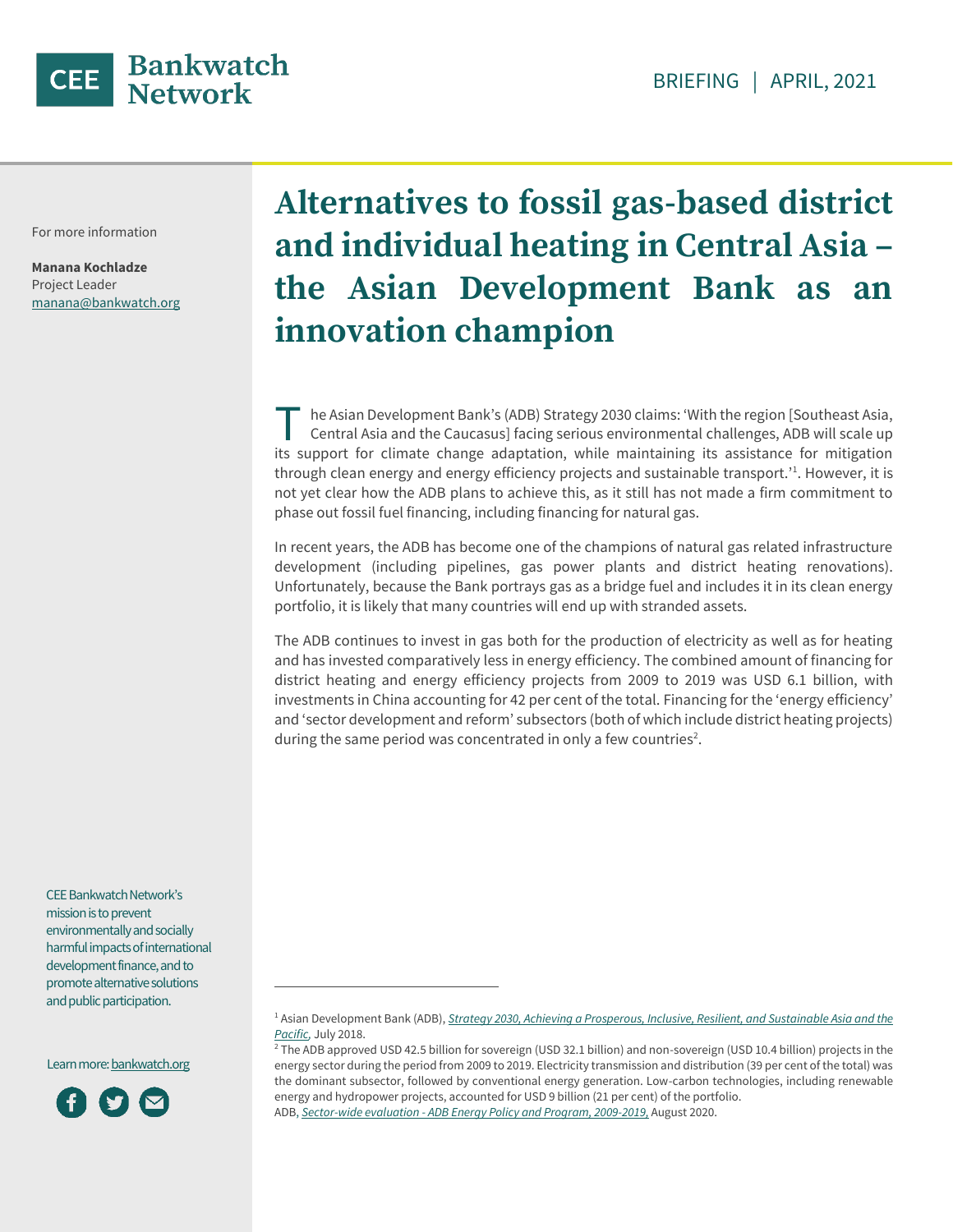According to the Sector-wide Evaluation of the ADB Energy Policy and Program 2009–2019, prepared by the ADB's evaluation team,<sup>3</sup> the 2009 policy did not address numerous issues that have since been highlighted in the ADB 2030 strategy, including the promotion of energy efficiency in buildings, smart grids and electric vehicles, and access to heating and cooling systems that use renewable energy. 4

Therefore, during the elaboration of the new energy strategy, lessons learnt from the implementation of the old policy should be taken into account. One of the major issues is whether the ADB will continue to finance gas-based district heating systems, or instead follow other MDBs and choose more efficient, innovative technologies that can address both heating and cooling problems.<sup>5</sup>

Uzbekistan, Mongolia and China are among the ADB countries that have recent experience with ADB financing for gas-based district heating. In Uzbekistan, the ADB has not only provided more than USD 2.5 billion for new combined cycle gas turbines (CCGT), but in its advisory function is also supporting the Uzbek government with the rehabilitation of its district heating networks. This requires the replacement of 5,000 kilometres of pipes and will increase the efficiency of boilers in numerous Uzbek cities $6$ .

In Mongolia, the ADB is trying to address the lack of sufficient heating supply that affects approximately 60 per cent of the population who are not connected to the district heating system, as well as the heavy air pollution. Since 2014, the ADB has been providing technical assistance to the Mongolian government to support an increase in energy efficiency and improve the environment. This technical assistance has mainly gone towards ensuring support for the construction of a new coal-fired combined heat and power plant (CHP5) through a public-private partnership (PPP) scheme, even allocating up to USD 150 million for the project's private sponsor. The technical assistance implementation report for the project (April 2020) showed that the project was less than successful, as CHP5 was not constructed due to numerous changes that took place in the Mongolian government. In the same evaluation report, the ADB recognised that 'both electricity and heat supply in the [clean energy sector] is still in a critical condition'. The ADB has proposed a 125 MW large-scale battery energy storage system along with the mobilisation of an additional 350 MW of renewable energy for electricity supply to address this. However, in order to solve the heating problem, it states that the switch to a fuel cleaner than coal is imperative. The ADB is supporting the government with the preparation of '[a] methane development master plan to explore switching to a cleaner fuel for heating and power generation<sup>7</sup>.

In 2012 under its Clean Energy Program<sup>8</sup>, the ADB financed the 'Shanxi Energy Efficiency and Environment Improvement Project<sup>9</sup>', which replaced 232 small, old coal-fired boilers with five large, new coal-fired boilers in four counties in China. In total, four coal-fired boilers and one gas fired boiler were installed. Although the ADB's promotion of a project that replaced coal boilers should be welcomed, its support for the substitution of coal with gas is concerning. In 2020, the Bank approved the Low-Carbon District Heating Project in Hohhot, Inner Mongolia Autonomous Region<sup>10</sup>, China with a hybrid heating system that uses boilers powered by natural gas and wind.

Although it continues to invest in gas projects, the ADB already has successful experience with renewables-based district heating projects in China, including solar, geothermal and combined gas and wind. In the city of Qingdao<sup>11</sup>, the existing coal-based district heating system was replaced with a low-temperature district energy distribution

 $\overline{a}$ 

<sup>3</sup> ADB, *Sector-wide evaluation - [ADB Energy Policy and Program, 2009-2019.](https://www.adb.org/sites/default/files/evaluation-document/518686/files/swe-energy-policy-and-program.pdf)*

<sup>&</sup>lt;sup>4</sup> European Commission, <u>Shaping a sustainable industry:</u> Guidance for best practices & policy recommendations, final report, 2020.

<sup>5</sup> Kira Taylor, ['"Gas is over": EU bank chief signals phase](https://www.climatechangenews.com/2021/01/21/gas-eib-president-signals-complete-phase-unabated-fossil-fuels/)-out of fossil fuel finance', *Climate Home News*, 21 January 2021.

<sup>6</sup> ['ADB helps Uzbekistan to improve district heating in Tashkent city through public](https://tashkenttimes.uz/finances/4227-adb-helps-uzbekistan-to-improve-district-heating-in-tashkent-city-through-public-private-partnership)-private partnership', *The Tashkent Times*, 6 August 2019.

<sup>7</sup> ADB, *[Mongolia: Preparing the Energy Efficiency and](https://www.adb.org/sites/default/files/evaluation-document/639541/files/ta8649.pdf) [Urban Environment Improvement Project](https://www.adb.org/sites/default/files/evaluation-document/639541/files/ta8649.pdf)*, TCP validation Report, September 2020.

<sup>&</sup>lt;sup>8</sup> Asia Regional Integration Center, Webpage: Regional Public Goods - ADB Clean Energy Program.

<sup>9</sup> ADB[, China, People's Republic of: Shanxi Energy Efficiency and Environment Improvement Project,](https://www.adb.org/projects/44013-013/main) last accessed 7 April 2021.

<sup>&</sup>lt;sup>10</sup> ADB, [China, People's Republic of: Low-Carbon District Heating Project in Hohhot in Inner Mongolia Autonomous Region,](https://www.adb.org/projects/47052-002/main#project-pds) last accessed 7 April 2021.

**<sup>11</sup>** ADB[, China, People's Republic of Qingdao Smart Low-Carbon District Energy Project,](https://www.adb.org/projects/46058-002/main) last accessed 7 April 2021.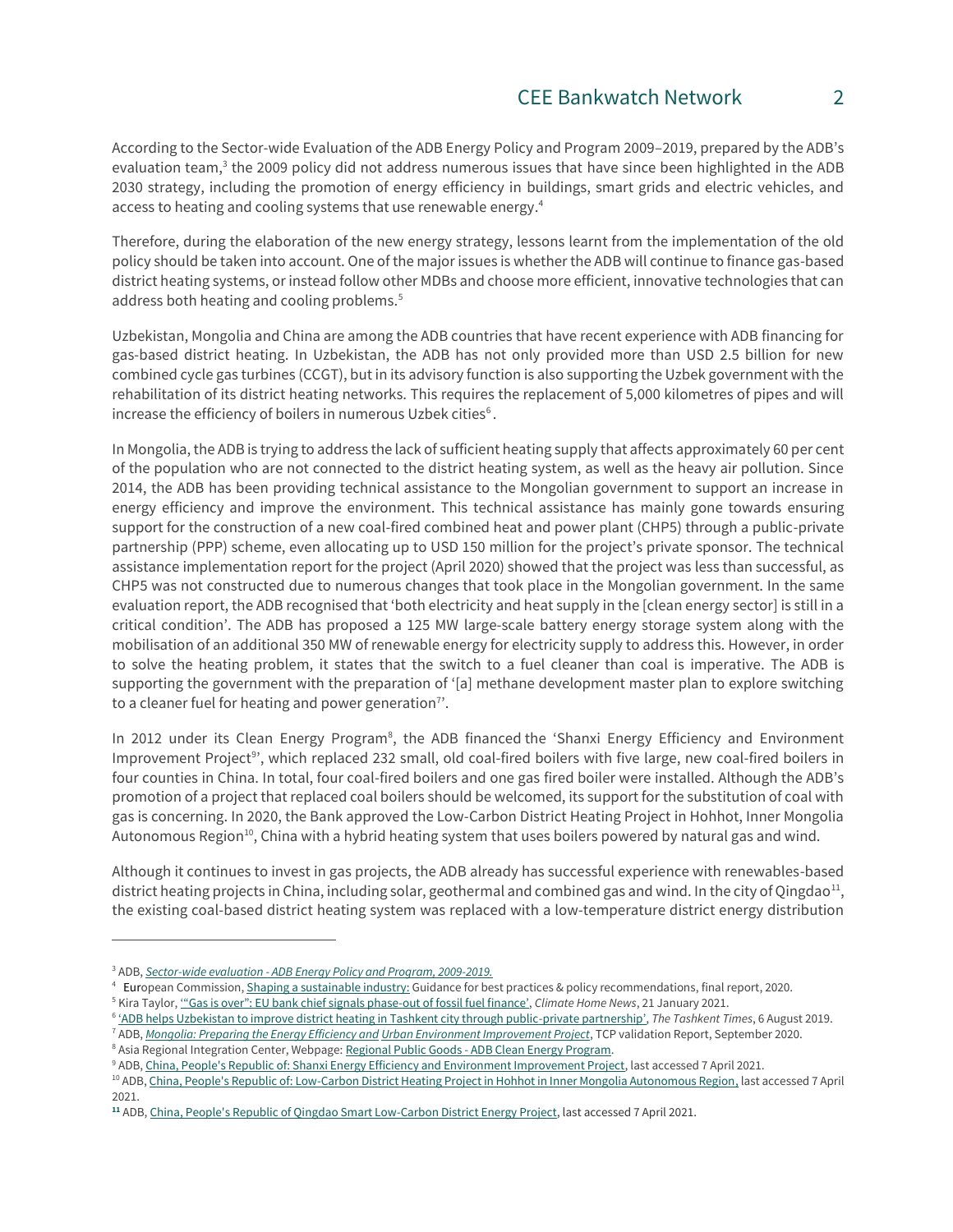network with a smart energy management system supplied through a diversified combination of natural gas, solar thermal, geothermal and waste heat from industrial plants.

The Review of the ADB Clean Energy Program notes that from 2008 to 2018, 'all district heating projects were implemented in [China] due to the country's high demand for space heating. Interventions done in this sphere can be characterized by the use of low-carbon, low-emission, and energy-efficient district heating systems'. Total expenditures reached USD 1.1 billion<sup>12</sup>. The goal of these projects was both to reduce dependence on coal as well as to increase energy efficiency. The Bank carefully researched the potential of solar district heating in China, concluding that it would have huge potential if the country's policies were to promote solar heating by easing the regulatory framework (land and technical regulations and financial incentives)<sup>13</sup>. In general, in order to facilitate a switch towards more energy efficiency and renewables in district heating, governments such as China should establish clean heat targets, ensure low grade excess heat access as a structural energy efficiency measure, improve access to the network for third parties, and increase the transparency of pricing (including for air pollutants, carbon emissions, etc.). $<sup>14</sup>$ </sup>

Despite the fact that the ADB has significant knowledge and several positive experiences in this area, as well as information about positive experiences in countries such as Denmark<sup>15</sup>, it has not significantly changed its approach within its own countries of operation.

Unfortunately, the Sector-wide Evaluation of the ADB Energy Policy and Program 2009–2019 does not assess the importance of fundamentally changing the heating and cooling sector from a decarbonisation perspective. Although it recognises that 'while natural gas is considered a cleaner fuel, it still contributes significantly to greenhouse gas emissions', it does not recommend the ADB fully phase out fossil fuels, and it calls for the establishment of selection criteria for gas projects. These criteria includes stipulations that the projects must be a substitute for coal, increase energy security through fuel and source diversification and provide system flexibility that expands the system's ability to absorb renewable energy. These are considered prerequisites for projects to contribute to direct poverty alleviation and local air quality improvement.

Europe's experience with district heating shows that fourth and fifth generation district heating systems do not need coal or gas.<sup>16</sup> The advantage of these systems is that they do not need to be designed as a single large-scale district heating system. Another big advantage is that they can be used for both heating and cooling. In places where the construction of a district heating system is not justified (because of low population density, mild winters, long and complex construction processes, etc.), the focus should be on alternatives to a district heating system and meeting needs for individual heating and cooling. An especially important challenge in Asian countries is to achieve sustainable cooling goals.

Therefore, it is important that, as a public bank, the ADB fully phases out fossil fuels and focuses its attention on renewable energy and energy efficiency solutions, in order not to increase potential stranded assets. It should stop prioritising investments in gas both for electricity and the district heating sector, and rather prioritise innovative

 $\overline{a}$ 

<sup>12</sup> ADB, *[Review of the ADB Clean Energy Program](https://www.adb.org/sites/default/files/institutional-document/576841/review-adb-clean-energy-program.pdf)*, 23, March 2020.

<sup>&</sup>lt;sup>13</sup> ADB, *Solar District Heating in the People's Republic of China: Status and Development Potential*, July 2019.

<sup>&</sup>lt;sup>14</sup> ADB[, District Heating Business models and policy solutions: financing utilization of low grad](https://www.adb.org/publications/district-heating-business-models-and-policy-solutions-prc)e industrial excess heat in the people's republic [of China,](https://www.adb.org/publications/district-heating-business-models-and-policy-solutions-prc) December 2020.

<sup>15</sup> ADB, *[Solar District Heating in the People's Republic of China: Status and Development Potential,](https://www.adb.org/publications/solar-district-heating-peoples-republic-china)* July 2019.

<sup>&</sup>lt;sup>16</sup> Fourth and fifth generation district heating operate on lower temperatures (and thus higher efficiency), incorporate seasonal storage and allow for the use of various sources of low potential waste heat (sewage water system, computer centers, etc. In Europe, such clean heating and cooling solutions are increasingly being implemented. These innovative solutions are based on a decentralised system that integrates multiple renewable sources into the grid, operates at low temperatures, includes heat/cooling storage for peak times, and relies on a highly efficient pipeline network and on a high degree of energy efficiency on the end users' side (insulated buildings, heat metering, temperature control, etc.). In some cases, these systems use gas or biomass, but only as a backup option for peak times in winter when the heat demand is very high. However, the modular nature of such systems will allow for gas to be replaced with other sources during future peak seasons.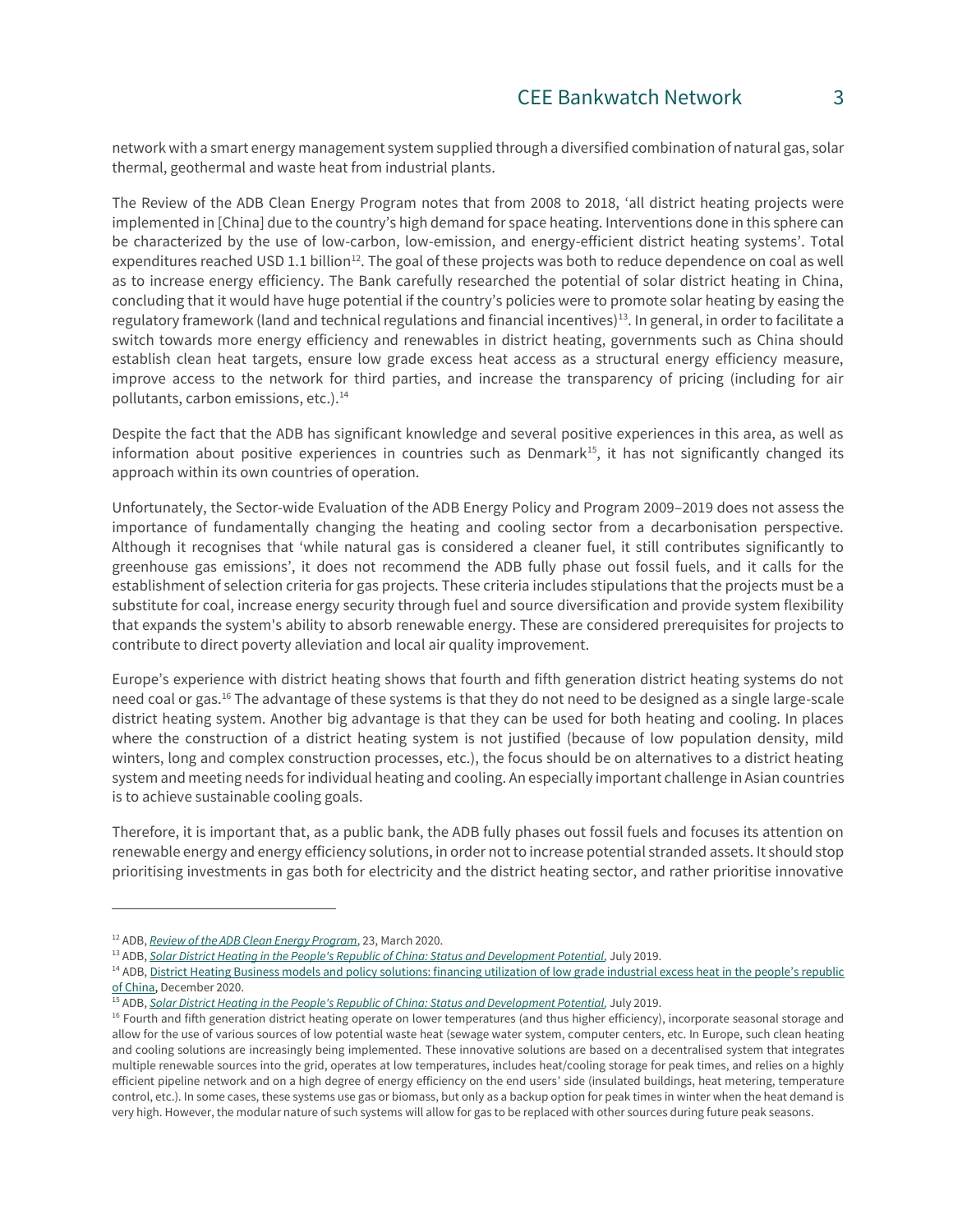clean solutions that can be used in district or individual heating. In 2021, the ADB should ensure the phase-out of coal and gas for all energy operations, including district heating, and achieve zero-emissions targets and sustainability.

The Bank should support governments in conducting diagnostics of available renewable resources (including solar, geothermal and low-grade excess heat), support improvements to the legislation (like third-party access, the energy efficiency of buildings, transparency of heat network pricing, the competition of heat production and improving PPP concession bidding), and provide countries with multiple options for integrating the heat and power sectors so that the system costs and benefits can be better understood. This will support the development of the market with a scientifically sound analysis for improvement in the energy efficiency of district heating.

If the ADB greenlights fossil gas projects now, it will undermine any efforts to decarbonise the heating sector of Central Asia by 2050. Because of the long lifetime of fossil gas investments (e.g. power plants' lifetime may range from 30 to 50 years), these projects are likely to become stranded assets well before their lifetimes are over. Furthermore, financing new gas infrastructure instead of renewables may result in a delay of the implementation of renewable energy.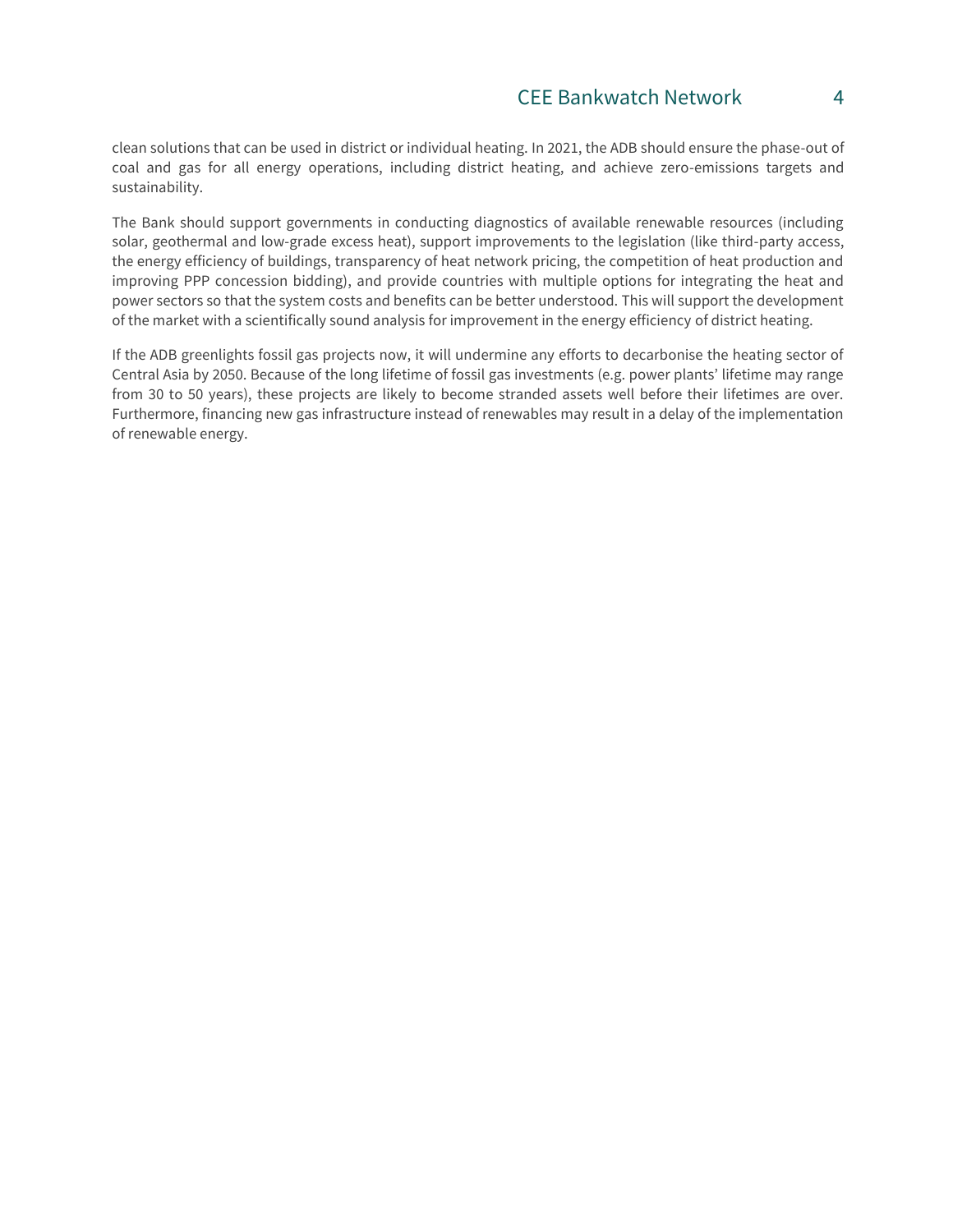#### **Fact sheet on sustainable heating and cooling systems**

District heating is important for the decarbonisation of the energy sector. Phasing out coal and gas in district heating is necessary to achieve the zero-emissions target and other sustainability goals. However, often, decision makers and the public do not believe that sustainable heating solutions will work. Fossil fuel-based district heating systems are often considered ideal due to their economy of scale, efficiency and reduced greenhouse gas emissions in comparison with individual heating. However, there are numerous disadvantages to using district heating, including long construction periods for new systems or the expansion of existing systems, the difficulties faced when trying to cover everyone in a given municipality, network losses and inefficiency for older systems, and contributions to greenhouse gas emissions (if the system runs on fossil fuels or unsustainable renewables such as biomass).

Innovative, clean solutions that can be used in heating, whether district or individual, are largely based on fourth and fifth generation clean heating and cooling solutions that have been successfully implemented in Europe. They are based on a decentralised system that integrates multiple renewable sources into the grid, operates at low temperatures, includes heat/cooling storage for peak times, and relies on a highly efficient pipeline network and a high degree of energy efficiency on the end users' side (insulated buildings, heat metering, temperature control, etc.). In some cases, these systems use gas or biomass, but only as a backup option for peak times in winter when the heat demand is very high.

Renewable sources used in modern heating systems include solar thermal energy, geothermal energy (from big water surfaces like large rivers or sea water), or biomass (provided strict sustainability criteria are in place), in combination with technologies like heat pumps (which can use geothermal energy or electricity produced from wind) and heat recovery from industrial processes (surplus heat released by data/computer companies, big supermarkets or industry facilities). Such systems typically have storage (for instance, underground mines) so that the excess heat accumulated in the summer, from sources such as solar thermal panels, can be used in winter. As a result, such systems can achieve zero emissions.

Any measures aimed at introducing clean heating solutions need to be complemented with ambitious energy efficiency measures at the level of the grid (pipelines) and the end users (deep renovation of old buildings, obligations for energy efficiency standards for new buildings, introducing consumption-based billing, etc.).

The advantage of these solutions is that they do not need to be designed as a single large-scale district heating system. Another big advantage is that these solutions can be used for both heating and cooling. In places where the construction of a district heating system is not justified (because of low population density, mild winters, long and complex construction processes, etc.), the focus should be on alternatives to a district heating system and meeting the needs for individual heating and cooling.

In Asia, there is already experience with the use of heat pumps for cooling. This can be one of the solutions promoted widely at the individual level, as heat pumps can help meet both heating and cooling needs – for instance, there can be a set of decentralised heat pumps for one neighbourhood. All of the other solutions mentioned above (solar, geothermal, etc.) can be implemented at the individual level or on a very small scale. For instance, a large building can use geothermal energy for its heating and cooling needs. The focus of governments and financial institutions should be on promoting efficient appliances for individual objects or neighbourhoods, based on the specific local potential (for solar, for geothermal, wind, etc.), and on providing suitable financial incentives/subsidies to users to implement those solutions.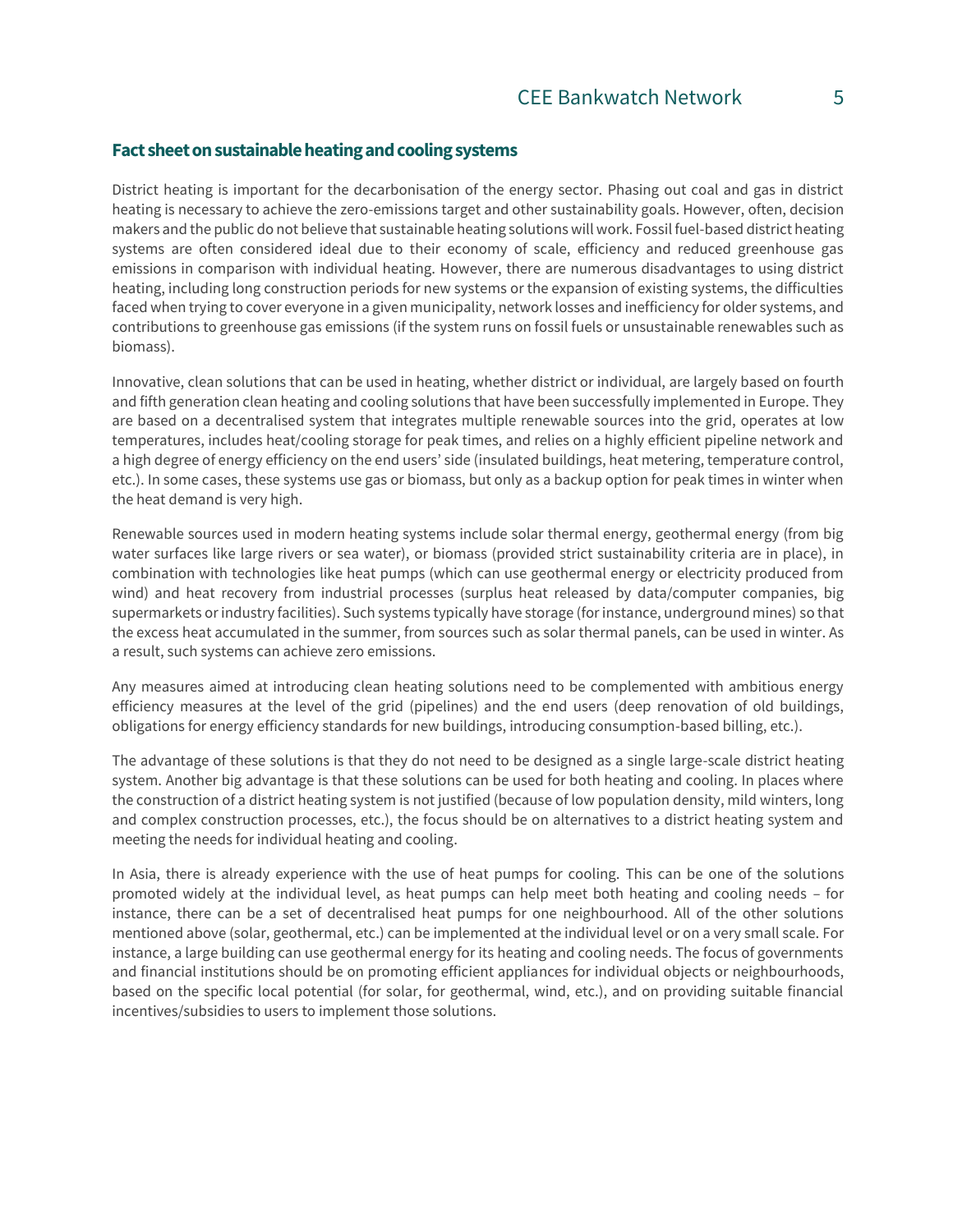Examples of financial incentives can be found in the EBRD's energy sector strategy<sup>17</sup> which supports investments in renewables for heating, both in district heating networks (including in the Western Balkan countries) and in individual heating.

There are many operational fourth (and even fifth) generation district heating and cooling systems in Europe that use no fossil fuels at all, or use them only as a backup, and rely primarily on renewable sources and innovative technologies. Such systems can be found primarily in Denmark and other northern European countries, pioneers when it comes to advanced heating and cooling solutions, but are also found throughout Europe.

These are some specific examples:

- *Marstal, Denmark*. Renewables-based district heating: 50-55% comes directly from solar heat collectors, 40% from a wood chip boiler, 2-3% from a heat pump (wind power). Solar heating system covers almost 20,000 m<sup>2</sup>. Seasonal storage of solar heat in soil deposits. Financing: the locals, available subsidies and funding programmes (including EU funds), and the Danish funding programme<sup>18</sup>.
- **Paris Orly Airport**. Geothermal power plant for heating its buildings. Two wells are dug in the Dogger, a 1.8 km-deep aquifer. The water comes up at 74°C. Geothermal energy reduces carbon dioxide emissions by 9,000 tonnes each year<sup>19</sup>. (See Aéroport de Paris – Orly | GEODH).
- *Ferrara, Italy*. Geothermal source in an integrated system for district heating and cooling, together with the heat produced in a biomass plant for solid waste and methane gas boilers as back-up. Uses gas only as a backup option, not as the primary source. The district heating supplies about 320 buildings with heat and about 85 buildings with sanitary hot water $20$ .
- Middelfart, Denmark. The district heating system utilises excess industrial heat as the main heat source (77% of total heat production), and there is a reserve capacity of 48 MW, that utilises natural gas or fuel oil (23%). On average, the supply temperature is 65 degrees and return temperature is 40 degrees. Serves around  $15,000$  inhabitants<sup>21</sup>.
- **Helsinki, Finland**. Integrated district heating and cooling system in a larger city that is undergoing gradual transition to eliminating fossil fuels and replacing them with clean and advanced solutions. About 95% of the city (600,000 residents) use district heating. The world's largest heat pump plant, Katri Vala, produces heating and cooling from the waste energy of purified wastewater. In the winter, the heat is recovered and reused as district heating. In the summer, the thermal energy is obtained from the return water in district cooling, with the heat pumps producing simultaneously district heating and cooling. Three CHP plants (fossil fuels) and 10 heating plants are used for peak hours in winter (gas, pellets and fuel oil). Different projects are under construction to gradually replace fossil fuels: biomass (wood chips) heat plant; heat pumps (data centres); heat storage.<sup>22</sup>

An example of a location where the transformation of the heating system from coal-based heating toward fourth generation heating is underway is a case Bankwatch has been working on in Slovakia. There was a study done to

 $\overline{a}$ 

<sup>17</sup> EBR[D, Energy Sector Strategy2](https://www.ebrd.com/power-and-energy/ebrd-energy-sector-strategy.pdf)019-2023, 36-37.

<sup>&</sup>lt;sup>18</sup> Co2mmunity.eu, Fact Sheet, Marstal Fjernvarme – a solar district heating plant on the island of Ærø, Denmark, 2019.

<sup>&</sup>lt;sup>19</sup> GEODH, Case Study, **Airport de Paris - Orly, GEODH**, 2008.

<sup>&</sup>lt;sup>20</sup> Upgrade DH, Case Study Ferrara and Bologna, Italy, 2017.

<sup>&</sup>lt;sup>21</sup> Upgrade DH, Case Stud[y Middelfart, Denmark,](https://www.upgrade-dh.eu/en/middelfart-denmark/) 2017.

<sup>&</sup>lt;sup>22</sup> Euroheat & Power, Case Studies<u>, [Helsinki's Combined District Heating & Cooling](https://www.euroheat.org/knowledge-hub/case-studies/helsinkis-combined-district-heating-cooling/)</u>, 2015.